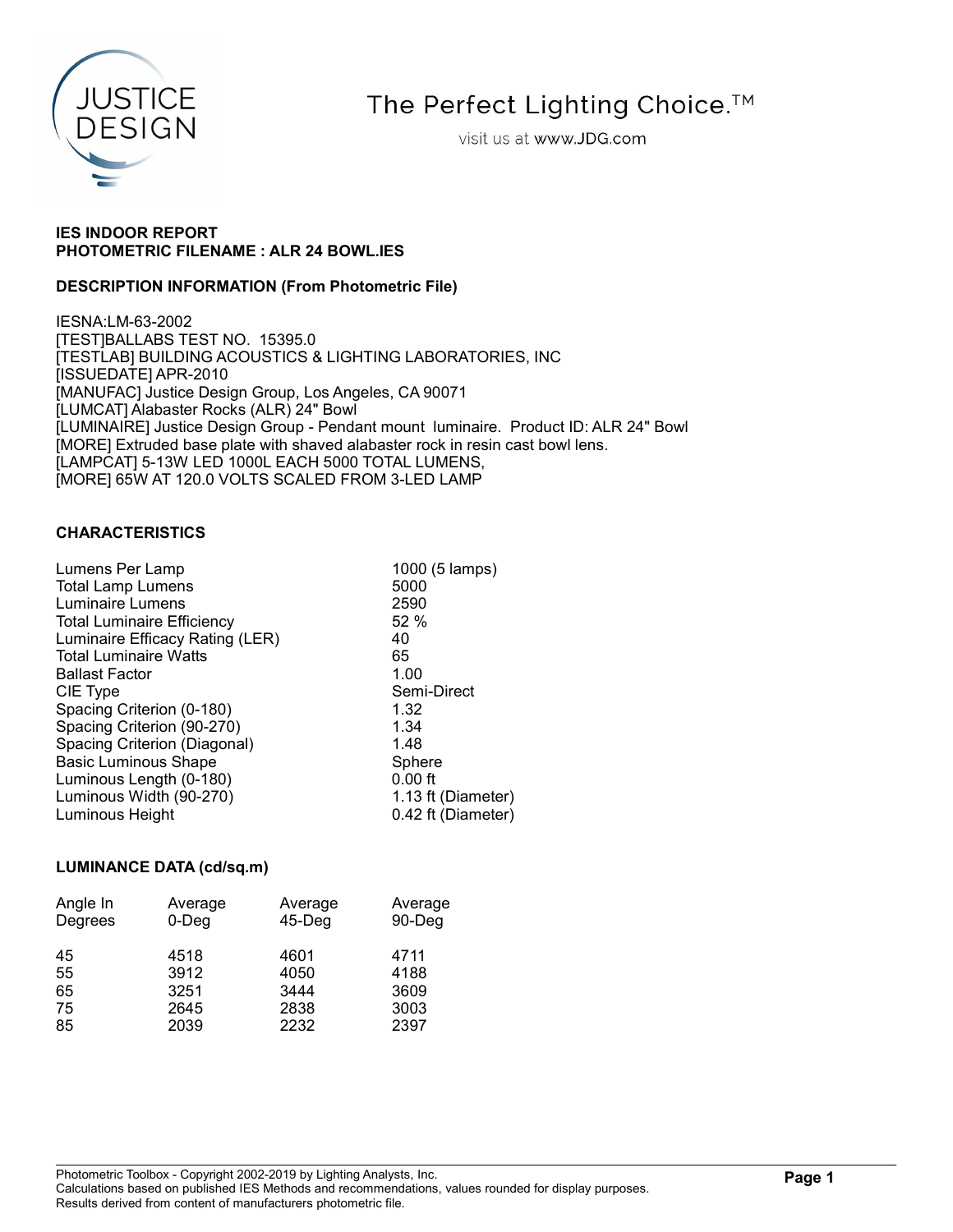#### CANDELA TABULATION

|               | 0.0                | <u>22.5</u>        | 45.0               | 67.5               | 90.0               |
|---------------|--------------------|--------------------|--------------------|--------------------|--------------------|
| 0.0           | 560.274            | 560.274            | 560.274            | 560.274            | 560.274            |
| 2.5           | 560.274            | 557.727            | 560.274            | 557.727            | 560.274            |
| 5.0           | 557.727            | 555.181            | 557.727            | 557.727            | 560.274            |
| 7.5           | 555.181            | 552.634            | 555.181            | 555.181            | 555.181            |
| 10.0          | 552.634            | 550.087            | 552.634            | 552.634            | 555.181            |
| 12.5          | 547.541            | 547.541            | 547.541            | 550.087            | 550.087            |
| 15.0          | 542.447            | 542.447            | 542.447            | 544.994            | 544.994            |
| 17.5          | 534.807            | 537.354            | 537.354            | 539.900            | 537.354            |
| 20.0          | 527.167            | 529.714            | 529.714            | 532.260            | 529.714            |
| 22.5          | 519.527            | 522.074            | 519.527            | 524.620            | 522.074            |
| 25.0          | 511.887            | 514.433            | 511.887            | 516.980            | 514.433            |
| 27.5          | 501.700            | 504.247            | 504.247            | 509.340            | 506.793            |
| 30.0          | 491.513            | 494.060            | 494.060            | 501.700            | 496.607            |
| 32.5          | 481.326            | 483.873            | 483.873            | 491.513            | 488.966            |
| 35.0          | 471.140            | 473.686            | 473.686            | 481.326            | 478.780            |
| 37.5          | 458.406            | 463.499            | 463.499            | 471.140            | 468.593            |
| 40.0<br>42.5  | 445.673<br>432.939 | 450.766<br>438.032 | 450.766<br>438.032 | 460.953<br>448.219 | 458.406<br>445.673 |
| 45.0          | 417.659            | 425.299            | 425.299            | 438.032            | 435.486            |
| 47.5          | 404.925            | 412.565            | 412.565            | 425.299            | 422.752            |
| 50.0          | 392.192            | 399.832            | 402.379            | 415.112            | 412.565            |
| 52.5          | 376.912            | 384.552            | 387.098            | 402.379            | 399.832            |
| 55.0          | 361.631            | 371.818            | 374.365            | 387.098            | 387.098            |
| 57.5          | 346.351            | 356.538            | 359.085            | 374.365            | 371.818            |
| 60.0          | 331.071            | 343.805            | 346.351            | 361.631            | 359.085            |
| 62.5          | 315.791            | 325.978            | 331.071            | 346.351            | 346.351            |
| 65.0          | 300.511            | 313.244            | 318.338            | 333.618            | 333.618            |
| 67.5          | 285.230            | 297.964            | 303.057            | 318.338            | 318.338            |
| 70.0          | 272.497            | 285.230            | 290.324            | 305.604            | 305.604            |
| 72.5          | 257.217            | 269.950            | 275.044            | 292.871            | 290.324            |
| 75.0          | 244.483            | 257.217            | 262.310            | 280.137            | 277.590            |
| 77.5          | 229.203            | 241.937            | 247.030            | 264.857            | 262.310            |
| 80.0          | 213.923            | 229.203            | 234.296            | 252.123            | 249.577            |
| 82.5          | 201.189            | 213.923            | 219.016            | 236.843            | 234.296            |
| 85.0          | 188.456            | 201.189            | 206.283            | 224.110            | 221.563            |
| 87.5          | 173.176            | 188.456            | 191.003            | 208.829            | 206.283            |
| 90.0          | 162.989            | 170.629            | 178.269            | 191.003            | 196.096            |
| 92.5<br>95.0  | 152.802<br>140.069 | 150.255<br>137.522 | 165.536<br>155.349 | 173.176<br>157.895 | 183.362<br>170 629 |
|               | 127.335            | 124.788            | 140.069            | 142.615            | 152.802            |
| 97.5<br>100.0 | 114.602            | 112.055            | 127.335            | 129.882            | 140.069            |
| 102.5         | 101.868            | 99.321             | 114.602            | 117.148            | 127.335            |
| 105.0         | 91.681             | 89.135             | 101.868            | 104.415            | 114.602            |
| 107.5         | 78.948             | 78.948             | 89.135             | 91.681             | 101.868            |
| 110.0         | 71.308             | 68.761             | 78.948             | 81.494             | 89.135             |
| 112.5         | 58.574             | 58.574             | 68.761             | 68.761             | 76.401             |
| 115.0         | 50.934             | 48.387             | 58.574             | 58.574             | 66.214             |
| 117.5         | 43.294             | 40.747             | 48.387             | 48.387             | 56.027             |
| 120.0         | 35.654             | 33.107             | 40.747             | 40.747             | 45.841             |
| 122.5         | 28.014             | 28.014             | 33.107             | 33.107             | 38.201             |
| 125.0         | 22.920             | 20.374             | 25.467             | 25.467             | 30.560             |
| 127.5         | 17.827             | 15.280             | 20.374             | 17.827             | 22.920             |
| 130.0         | 12.734             | 10.187             | 15.280             | 12.734             | 15.280             |
| 132.5         | 7.640              | 7.640              | 10.187             | 7.640              | 10.187             |

Photometric Toolbox - Copyright 2002-2019 by Lighting Analysts, Inc. Calculations based on published IES Methods and recommendations, values rounded for display purposes. Results derived from content of manufacturers photometric file.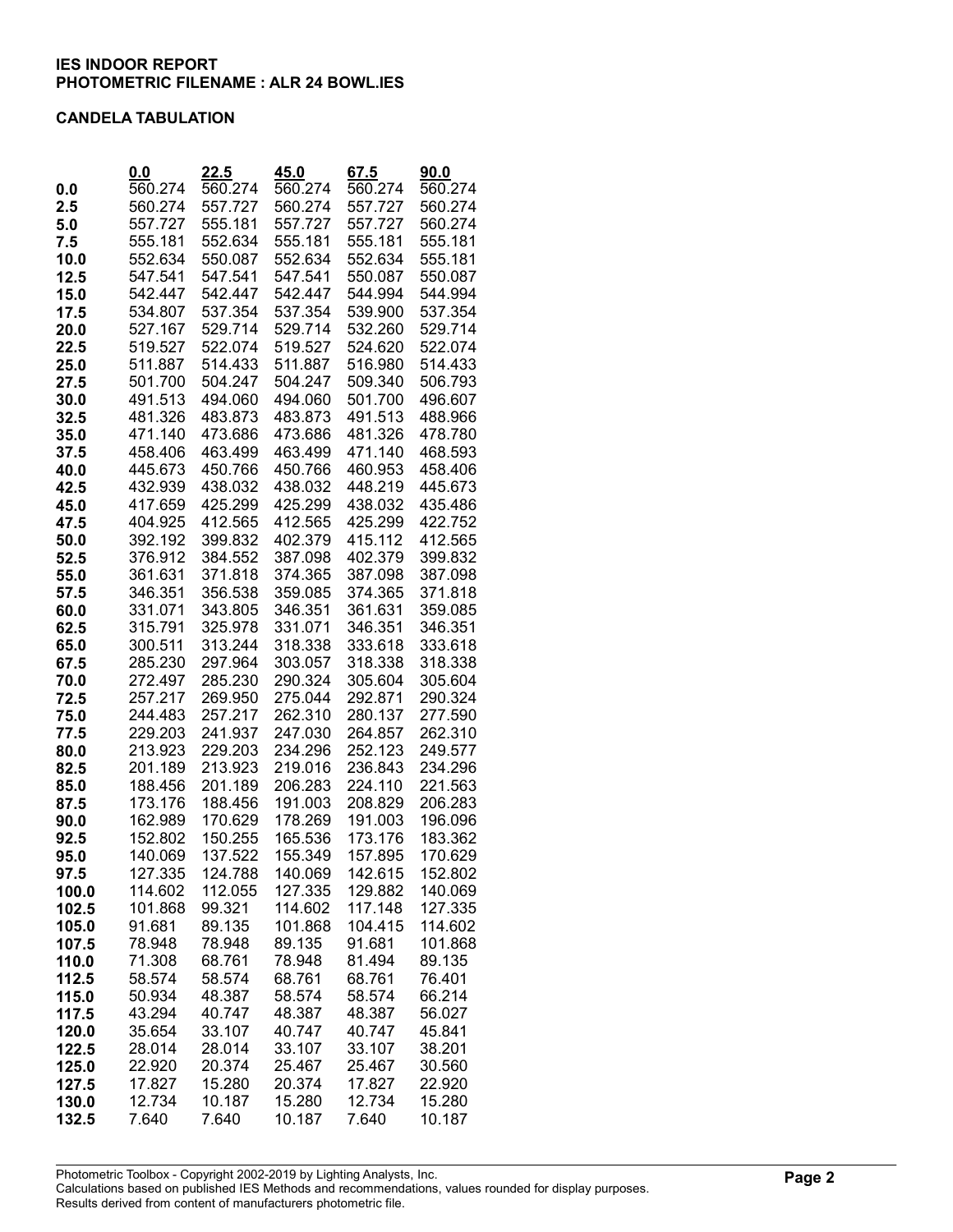# CANDELA TABULATION - (Cont.)

| 135.0 | 5.093 | 5.093 | 7.640 | 5.093 | 5.093 |
|-------|-------|-------|-------|-------|-------|
| 137.5 | 2.547 | 2.547 | 2.547 | 2.547 | 2.547 |
| 140.0 | 0.000 | 0.000 | 0.000 | 0.000 | 0.000 |
| 142.5 | 0.000 | 0.000 | 0.000 | 0.000 | 0.000 |
| 145.0 | 0.000 | 0.000 | 0.000 | 0.000 | 0.000 |
| 147.5 | 0.000 | 0.000 | 0.000 | 0.000 | 0.000 |
| 150.0 | 0.000 | 0.000 | 0.000 | 0.000 | 0.000 |
| 152.5 | 0.000 | 0.000 | 0.000 | 0.000 | 0.000 |
| 155.0 | 0.000 | 0.000 | 0.000 | 0.000 | 0.000 |
| 157.5 | 0.000 | 0.000 | 0.000 | 0.000 | 0.000 |
| 160.0 | 0.000 | 0.000 | 0.000 | 0.000 | 0.000 |
| 162.5 | 0.000 | 0.000 | 0.000 | 0.000 | 0.000 |
| 165.0 | 0.000 | 0.000 | 0.000 | 0.000 | 0.000 |
| 167.5 | 0.000 | 0.000 | 0.000 | 0.000 | 0.000 |
| 170.0 | 0.000 | 0.000 | 0.000 | 0.000 | 0.000 |
| 172.5 | 0.000 | 0.000 | 0.000 | 0.000 | 0.000 |
| 175.0 | 0.000 | 0.000 | 0.000 | 0.000 | 0.000 |
| 177.5 | 0.000 | 0.000 | 0.000 | 0.000 | 0.000 |
| 180.0 | 0.000 | 0.000 | 0.000 | 0.000 | 0.000 |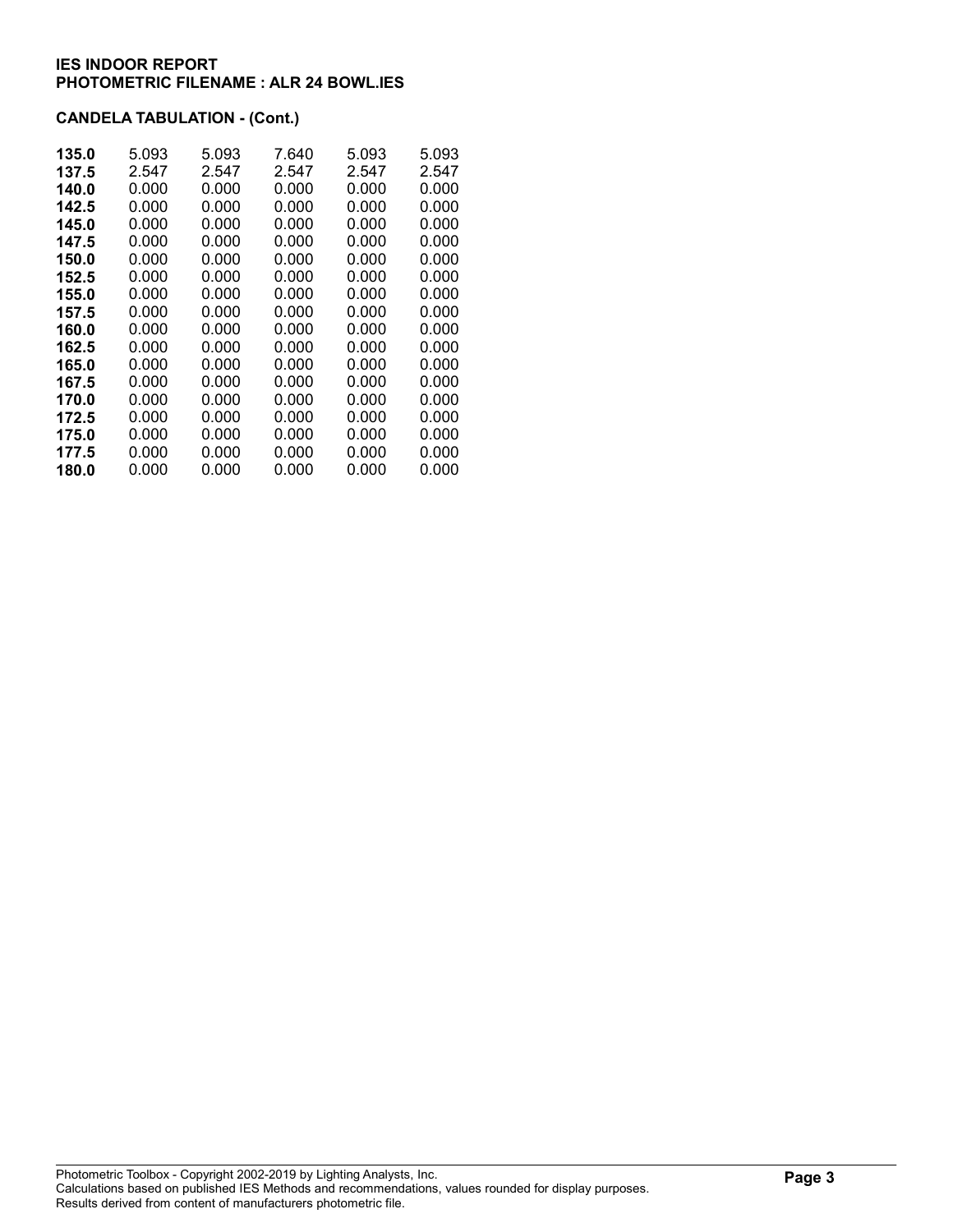#### ZONAL LUMEN SUMMARY

| Zone     | Lumens  | %Lamp | %Fixt  |
|----------|---------|-------|--------|
| $0 - 20$ | 206.54  | 4.10  | 8.00   |
| $0 - 30$ | 443.82  | 8.90  | 17.10  |
| $0 - 40$ | 742.05  | 14.80 | 28.60  |
| $0 - 60$ | 1411.07 | 28.20 | 54.50  |
| $0 - 80$ | 2007.95 | 40.20 | 77.50  |
| $0 - 90$ | 2235.34 | 44.70 | 86.30  |
| 10-90    | 2182.31 | 43.60 | 84.30  |
| 20-40    | 535.50  | 10.70 | 20.70  |
| 20-50    | 867.04  | 17.30 | 33.50  |
| 40-70    | 986.39  | 19.70 | 38.10  |
| 60-80    | 596.88  | 11.90 | 23.00  |
| 70-80    | 279.52  | 5.60  | 10.80  |
| 80-90    | 227.38  | 4.50  | 8.80   |
| 90-110   | 270.81  | 5.40  | 10.50  |
| 90-120   | 327.34  | 6.50  | 12.60  |
| 90-130   | 350.16  | 7.00  | 13.50  |
| 90-150   | 354.82  | 7.10  | 13.70  |
| 90-180   | 354.82  | 7.10  | 13.70  |
| 110-180  | 84.01   | 1.70  | 3.20   |
| 0-180    | 2590.16 | 51.80 | 100.00 |

Total Luminaire Efficiency = 51.80%

# ZONAL LUMEN SUMMARY

| Zone    | Lumens |
|---------|--------|
| 0-10    | 53.03  |
| 10-20   | 153.52 |
| 20-30   | 237.27 |
| 30-40   | 298.23 |
| 40-50   | 331.53 |
| 50-60   | 337.49 |
| 60-70   | 317.37 |
| 70-80   | 279.52 |
| 80-90   | 227.38 |
| 90-100  | 165.01 |
| 100-110 | 105.80 |
| 110-120 | 56.53  |
| 120-130 | 22.82  |
| 130-140 | 4.66   |
| 140-150 | 0.00   |
| 150-160 | 0.00   |
| 160-170 | 0.00   |
| 170-180 | 0.00   |
|         |        |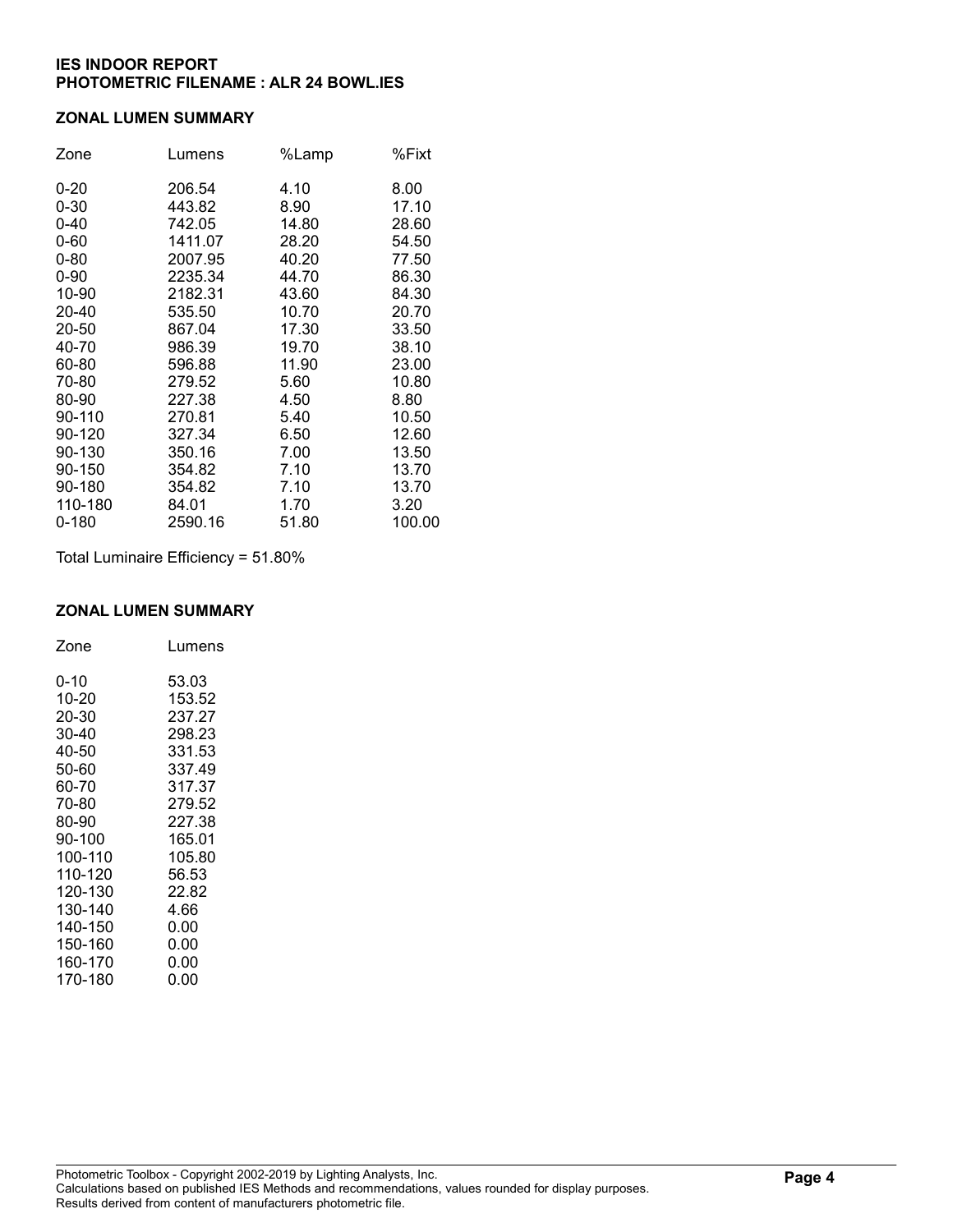#### COEFFICIENTS OF UTILIZATION - ZONAL CAVITY METHOD

Effective Floor Cavity Reflectance 0.20

| RC.            | 80          |  | 70          |  |  | 50       |  | 30       |  | 10       |  | 0  |
|----------------|-------------|--|-------------|--|--|----------|--|----------|--|----------|--|----|
| <b>RW</b>      | 70 50 30 10 |  | 70 50 30 10 |  |  | 50 30 10 |  | 50 30 10 |  | 50 30 10 |  | 0  |
| $\Omega$       | 60 60 60 60 |  | 58 58 58 58 |  |  | 54 54 54 |  | 50 50 50 |  | 46 46 46 |  | 45 |
| $\overline{1}$ | 53 49 47 44 |  | 51 48 45 43 |  |  | 44 42 40 |  | 41 39 37 |  | 38 36 35 |  | 33 |
| $\overline{2}$ | 47 42 38 34 |  | 45 40 37 33 |  |  | 37 34 31 |  | 35 32 30 |  | 32 30 28 |  | 26 |
| 3              | 43 36 32 28 |  | 41 35 31 27 |  |  | 32 29 26 |  | 30 27 24 |  | 28 25 23 |  | 21 |
| $\overline{4}$ | 39 32 27 23 |  | 37 31 26 22 |  |  | 28 25 21 |  | 26 23 20 |  | 24 22 19 |  | 18 |
| 5              | 36 28 23 19 |  | 34 27 23 19 |  |  | 25 21 18 |  | 24 20 17 |  | 22 19 16 |  | 15 |
| 6              | 33 25 20 17 |  | 31 24 20 16 |  |  | 23 19 16 |  | 21 18 15 |  | 20 17 14 |  | 13 |
| 7              | 30 23 18 15 |  | 29 22 18 14 |  |  | 21 17 14 |  | 19 16 13 |  | 18 15 13 |  | 11 |
| 8              | 28 21 16 13 |  | 27 20 16 13 |  |  | 19 15 12 |  | 18 14 12 |  | 16 13 11 |  | 10 |
| 9              | 26 19 15 12 |  | 25 18 14 11 |  |  | 17 13 11 |  | 16 13 10 |  | 15 12 10 |  | 9  |
| 10             | 25 17 13 10 |  | 23 17 13 10 |  |  | 16 12 10 |  | 15 12 9  |  | 14 11 9  |  | 8  |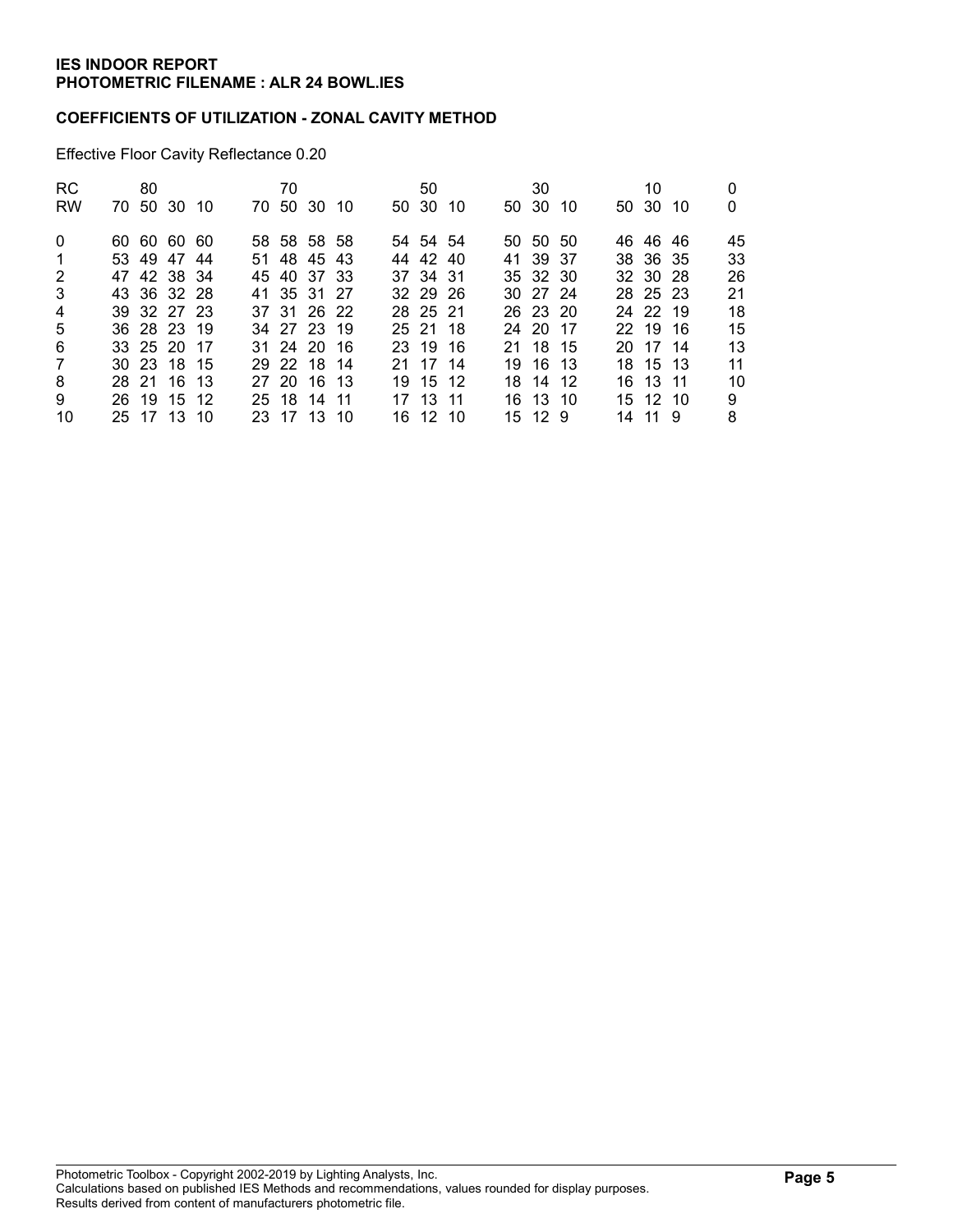### UGR TABLE - CORRECTED

| Reflectances<br><b>Ceiling Cavity</b><br>Walls<br><b>Floor Cavity</b> |                       | 70<br>30<br>20                         | 50<br>50<br>20               | 50<br>30<br>20               | 30<br>30<br>20                                              |                      |  | 70<br>30<br>20                                                                                                                                                         | 50<br>50<br>20 | 50<br>30<br>20               | 30<br>30<br>20       |
|-----------------------------------------------------------------------|-----------------------|----------------------------------------|------------------------------|------------------------------|-------------------------------------------------------------|----------------------|--|------------------------------------------------------------------------------------------------------------------------------------------------------------------------|----------------|------------------------------|----------------------|
| Room Size                                                             |                       |                                        |                              |                              | <b>UGR Viewed Endwise</b>                                   |                      |  |                                                                                                                                                                        |                |                              |                      |
| $Y=2H$                                                                | 13.1                  | 14.6                                   | 13.6                         | 15.2                         | 15.8                                                        |                      |  | 15.0                                                                                                                                                                   | 14.0           | 15.5                         | 16.1                 |
|                                                                       |                       |                                        |                              |                              | 17.9                                                        |                      |  | 17.1                                                                                                                                                                   |                | 17.7                         | 18.4                 |
| 4H                                                                    | 16.2                  | 17.5                                   | 16.8                         | 18.1                         | 18.8                                                        |                      |  | 18.1                                                                                                                                                                   | 17.4           | 18.7                         | 19.4                 |
|                                                                       | 17.2                  |                                        |                              |                              |                                                             |                      |  | 19.0                                                                                                                                                                   |                |                              | 20.3                 |
|                                                                       |                       |                                        |                              |                              |                                                             |                      |  |                                                                                                                                                                        |                |                              | 20.8                 |
|                                                                       |                       |                                        |                              |                              |                                                             |                      |  |                                                                                                                                                                        |                |                              | 21.2                 |
| 2H                                                                    | 13.7                  | 15.1                                   | 14.3                         | 15.6                         | 16.3                                                        |                      |  | 15.3                                                                                                                                                                   | 14.6           | 15.9                         | 16.6                 |
| 3H                                                                    | 16.1                  | 17.3                                   | 16.7                         | 17.9                         | 18.6                                                        |                      |  | 17.7                                                                                                                                                                   | 17.1           | 18.3                         | 19.0                 |
| 4H                                                                    | 17.3                  | 18.3                                   | 17.9                         | 19.0                         | 19.7                                                        |                      |  | 18.8                                                                                                                                                                   | 18.4           | 19.5                         | 20.2                 |
| 6H                                                                    | 18.4                  | 19.3                                   | 19.0                         | 20.0                         | 20.7                                                        |                      |  | 19.9                                                                                                                                                                   | 19.6           | 20.6                         | 21.3                 |
| 8H                                                                    | 18.9                  | 19.8                                   | 19.5                         | 20.4                         | 21.2                                                        |                      |  | 20.4                                                                                                                                                                   | 20.1           | 21.1                         | 21.8                 |
| 12H                                                                   | 19.4                  | 20.2                                   | 20.0                         | 20.9                         | 21.6                                                        |                      |  | 20.9                                                                                                                                                                   | 20.7           | 21.6                         | 22.3                 |
| 4H                                                                    | 17.7                  | 18.6                                   | 18.4                         | 19.3                         | 20.0                                                        |                      |  | 19.0                                                                                                                                                                   | 18.8           | 19.7                         | 20.4                 |
| 6H                                                                    | 19.0                  | 19.8                                   | 19.7                         | 20.5                         | 21.2                                                        |                      |  | 20.3                                                                                                                                                                   | 20.2           | 21.0                         | 21.7                 |
| 8H                                                                    | 19.6                  | 20.3                                   | 20.3                         | 21.0                         | 21.8                                                        |                      |  | 20.9                                                                                                                                                                   | 20.9           | 21.6                         | 22.4                 |
| 12H                                                                   | 20.3                  | 20.9                                   | 20.9                         | 21.6                         | 22.4                                                        |                      |  | 21.5                                                                                                                                                                   | 21.6           | 22.2                         | 23.1                 |
| 4H                                                                    | 17.8                  | 18.6                                   | 18.5                         | 19.3                         | 20.1                                                        |                      |  | 19.0                                                                                                                                                                   | 18.9           | 19.7                         | 20.5                 |
| 6H                                                                    | 19.2                  | 19.9                                   | 19.8                         | 20.5                         | 21.3                                                        |                      |  | 20.3                                                                                                                                                                   | 20.3           | 21.0                         | 21.8                 |
| 8H                                                                    | 19.8                  | 20.5                                   | 20.5                         | 21.2                         | 22.0                                                        |                      |  | 21.0                                                                                                                                                                   | 21.1           | 21.7                         | 22.5                 |
|                                                                       | 3H<br>6H<br>8H<br>12H | 70<br>50<br>20<br>15.3<br>17.6<br>18.0 | 16.6<br>18.4<br>18.7<br>19.1 | 15.8<br>17.8<br>18.2<br>18.6 | <b>UGR Viewed Crosswise</b><br>17.2<br>19.0<br>19.4<br>19.7 | 19.7<br>20.1<br>20.4 |  | 70<br>50<br>20<br>13.5<br>15.8<br>16.8<br>17.8<br>18.3<br>18.7<br>14.0<br>16.5<br>17.8<br>19.0<br>19.5<br>20.1<br>18.1<br>19.5<br>20.2<br>20.9<br>18.2<br>19.7<br>20.4 | 19.4<br>19.8   | 16.3<br>18.4<br>18.9<br>19.3 | 19.6<br>20.1<br>20.5 |

Maximum UGR = 23.1